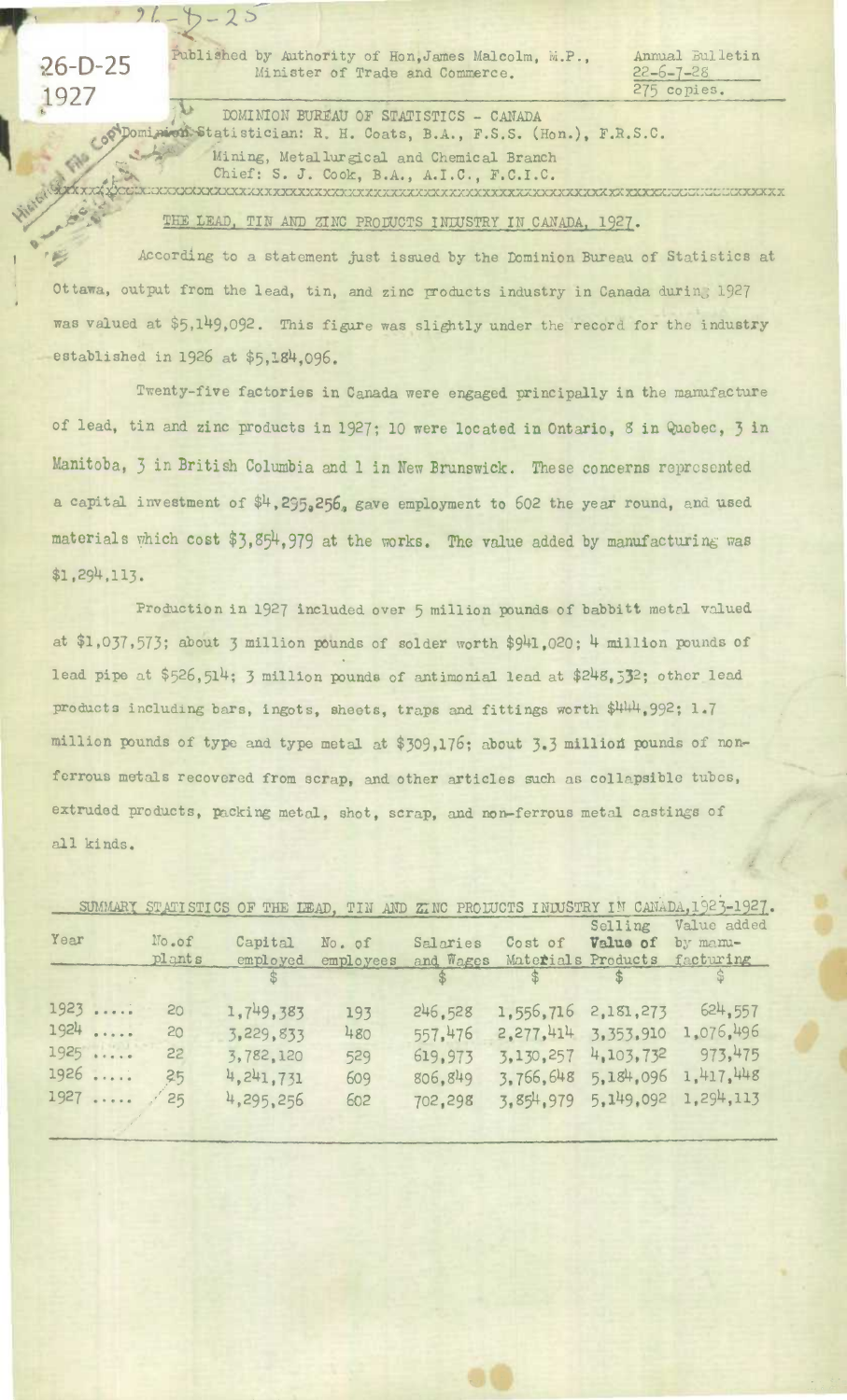| MATERIALS USED IN THE LEAD, TIN AND                                            |                      | ZINC PRODUCTS INDUSTRY IN CANADA, 1926 and 1927. |                          |                      |
|--------------------------------------------------------------------------------|----------------------|--------------------------------------------------|--------------------------|----------------------|
| Unit                                                                           | 192                  | 6                                                | 19                       | $\mathcal{Z}$        |
| of<br>Materials Used                                                           |                      | Cost at                                          |                          | Cost at              |
| Measure                                                                        | Quantity             | Works                                            | Quantity                 | Works                |
| Antimony regulus -                                                             |                      |                                                  |                          |                      |
| From England 1b.                                                               | 90,068               | 13,039                                           | 426,543                  | 45,397               |
| From United States 1b.                                                         | 120,000              | 16,900                                           | 50,000                   | 4,500                |
| From Other Countries 1b.                                                       | 422,584              | 58,685                                           | 48,207                   | 5.714                |
| Lead, pig -                                                                    |                      |                                                  |                          |                      |
| From England 1b.                                                               | 24, 317              | 1,869                                            | 640,507                  | 54,296               |
| From United States1b.                                                          | 822, 337             | 70,048                                           | 248,160                  | 19,768               |
| From Canada 1b.                                                                | 9,405,615            | 826,673                                          | 12, 244, 938             | 852,628<br>219,958   |
| Lead and tin alloys 1b.                                                        | 2,309,887<br>1,460   | 202,122<br>667                                   | 3,078,207<br>29,253      | 18,429               |
| Phosphorus 1b.<br>Spelter 1b.                                                  | 265, 674             | 22,062                                           | 263,631                  | 25,024               |
| $T$ in $-$                                                                     |                      |                                                  |                          |                      |
| Pig, Straits lb.                                                               | 1,472,365            | 940, 133                                         | 1,472,065                | 882,956              |
| Pig, other brands lb.                                                          | 1,036,340            | 648,368                                          | 1,164,848                | 698,829              |
|                                                                                | 50                   | 40                                               | $-204$                   | 122                  |
| Other metal, scrap, etc. -                                                     |                      |                                                  |                          |                      |
| Alloys of white metal lb.                                                      | 1,248,985            | 97.016<br>40,980                                 | 1,746,344<br>434,276     | 135,422<br>82,393    |
| AluminiumD.                                                                    | 182,422<br>498,198   |                                                  | 853, 356                 | 92,483               |
| Brass,  1b.<br>Copper 1b.                                                      | 410.498              | 50,593<br>52,293                                 | 1,219,358                | 147.569              |
| Nickel lb.                                                                     | 94,229               | 28,530                                           | 110,309                  | 33,525               |
| Lead 1b.                                                                       | 4,686,661            | 302,485                                          | 3,754,860                | 209, 295             |
| Zinc 1b.                                                                       | 699,772              | 51,648                                           | 587,717                  | 28,933               |
| Unspecified, including scrap. 1b.                                              | 3, 255, 834          | 238,215                                          | 2,719,083                | 211, 347             |
| Shipping containers, all kinds. -                                              |                      | 13,035                                           | sun.                     | 33,209               |
| All other materials                                                            |                      | 91, 247                                          |                          | 53.182               |
| TOTAL                                                                          | $\frac{1}{2}$        | 3,766,648                                        | $\overline{\phantom{a}}$ | 3,854,979            |
| PRODUCTS OF THE LEAD, TIN AND ZINC PRODUCTS INDUSTRY IN CANADA, 1926 and 1927. |                      |                                                  |                          |                      |
| Unit                                                                           | 19                   | $\overline{2}$<br>$\overline{6}$                 | 9                        | $\overline{c}$       |
| Product<br>of                                                                  |                      | Selling                                          |                          | Selling              |
| Measure                                                                        | Quantity             | Value                                            | Quantity                 | Value                |
| Babbitt metal 1b.                                                              | 4,891,121            | $\hat{S}$<br>1,158,988                           | 5,056,931                | 1,037,573            |
| Castings -                                                                     |                      |                                                  |                          |                      |
| Brass and bronze 1b.                                                           | 561,669              | 181,850                                          | 560,879                  | 161,770              |
| Other 1b.                                                                      | 315,601              | 86,214                                           | 235, 357                 | 84,038               |
| $\texttt{lead}$ -                                                              |                      |                                                  |                          |                      |
| Bars and ingots Ib.                                                            | 1,844,715            |                                                  |                          |                      |
|                                                                                |                      |                                                  |                          |                      |
|                                                                                |                      | 167,885                                          | 1,665,745                | 132,356<br>526,514   |
| Pipe 1b,                                                                       | 4,749,162            | 638.705                                          | 4, 337, 549<br>2.142,214 | 196,929              |
|                                                                                | 1,876,935<br>797,017 | 193,038<br>137,032                               | 802,006                  | 115,707              |
| Traps and fittings lb.                                                         |                      |                                                  | 3,146,510                | 248,332              |
| Lead, antimonial lb.<br>Solders -                                              | 3,159,526            | 335,073                                          |                          |                      |
|                                                                                | 532,843              | 168,510                                          | 700,762                  | 210,880              |
| 2 and 1 wiping 1b.<br>60-40 joint 1b.                                          | 322, 390             | 108,283                                          | 203,502                  | 67,372               |
| 45-55 strictly lb.                                                             | 1,071,091            | 378,432                                          | 1,301,014                | 428,639              |
| 50-50 guaranteed Ib.                                                           | 632,233              | 232,776                                          | 587,255                  | 214.914              |
| Solders, not elsewhere speci-                                                  |                      |                                                  |                          |                      |
| fied Ib.                                                                       |                      |                                                  | 60,866                   | 19,215               |
| Refined metals -<br><b>Les and State</b>                                       |                      | 16,712                                           | 300,585                  | 61,136               |
| Aluminium 1b.                                                                  | 70,638<br>100,502    | 13,819                                           | 839, 344                 | 120,024              |
| Copper 1b.<br>Lead 1b.                                                         | 732, 241             | 76,116                                           | 1,326,573                | 157,988              |
| Tin 10.                                                                        | 190, 542             | 125,729                                          | 50,618                   | 32,721               |
| ZincD.                                                                         | 520,161              | 44,973                                           | 317,790                  | 27,672               |
| Other 1b.                                                                      |                      | $\frac{1}{2}$                                    | 509,996                  | 68,426               |
| Scrap sold -                                                                   |                      | 180,618                                          |                          | 41,735               |
| Type and type metal -                                                          |                      |                                                  |                          |                      |
| Containing less than 90 per                                                    |                      | 143,068                                          | 1,108,875                | 140,958              |
| cent lead Ib.                                                                  | 1,237,990            |                                                  |                          |                      |
| Containing more than 90 per<br>cent lead,  1b.                                 | 1,253,094            | 151,584                                          | 1,585,030                | 168,218              |
| All other products including                                                   |                      |                                                  |                          |                      |
| products of $1$ or $2$ firms $(x)$<br>$\rightarrow$                            |                      | 644,691<br>5,184,096                             |                          | 885,975<br>5,149,092 |

 $\sqrt{2}$ 

 $\mathbf{v}^{\mathrm{f}}$ 

**i** 

í

 $\mathfrak{t}$ 

 $\begin{array}{c} \color{red} \textbf{\textit{I}} \end{array}$ 

(x) Includes collapsible tubes, extruded products, shet, aluminiunware and packing